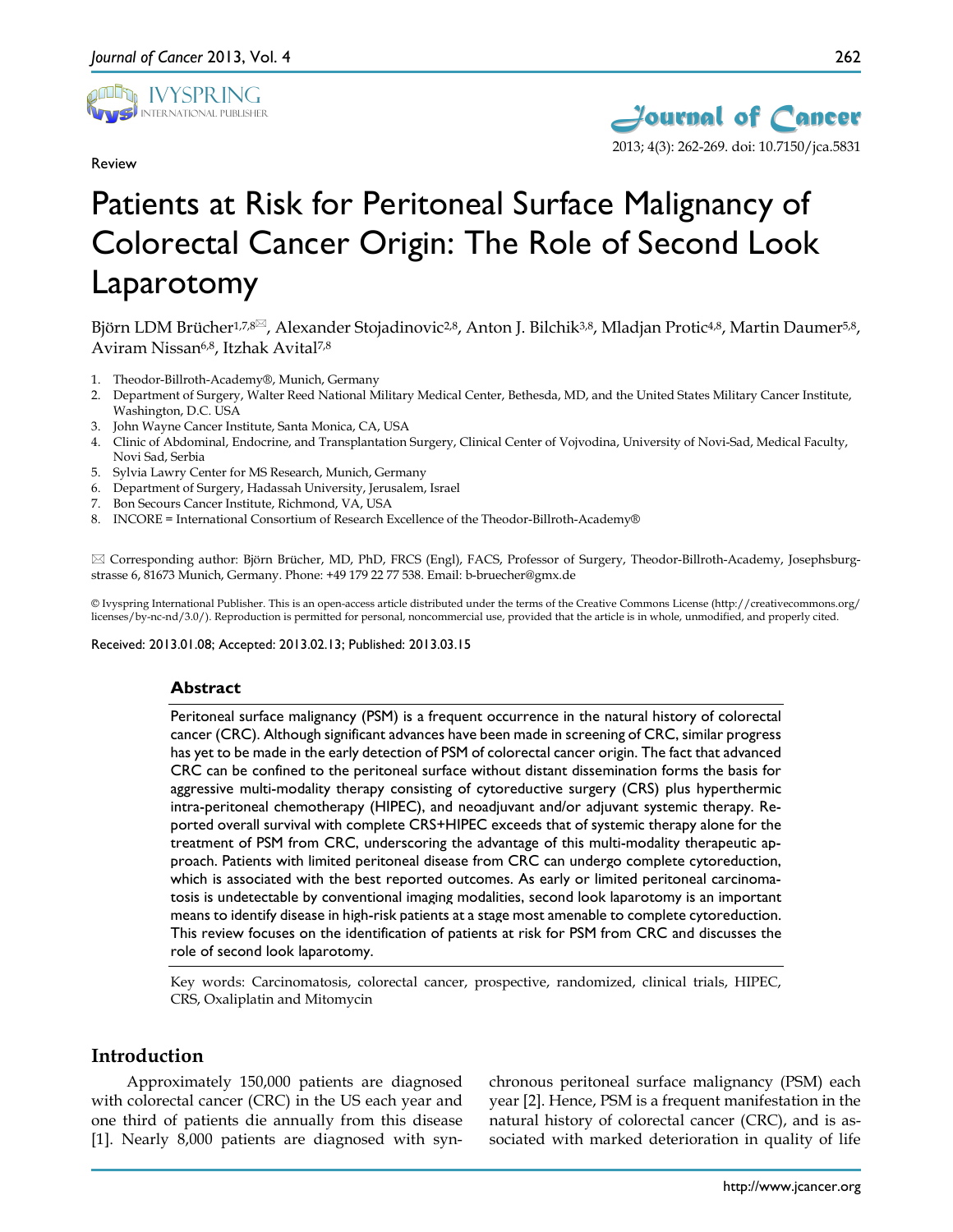(QOL) and limited survival. Despite advances in early detection of CRC, peritoneal disease spread continues to be a common mode of disease progression, as 8% of patients with CRC have synchronous peritoneal spread of disease at time of primary resection, and up to 25% of patients with recurrent colorectal cancer have disease confined to the peritoneal cavity [3].In about 30% of patients, PSM remains the primary reason for death in patients with CRC [4]. Confinement of disease to the peritoneal surface, in the absence of systemic metastasis, serves as the basis for surgical eradication of disease through aggressive multi-modality therapy consisting of cytoreductive surgery (CRS) plus hyperthermic intra-peritoneal chemotherapy (HIPEC). Overall survival in patients with PSM and CRC treated with systemic 5-Flourouracil (5-FU) alone is dismal, with mean survival of only 5 to 7 months [4, 5]. Overall survival is even worse  $\sim$ 3 months) inpatients, who suffer from PSM due to CRC and have simultaneous bowel obstruction [6].

Aretrospective pooled analysis of over 2,000 study subjects enrolled in North Central Cancer Treatment Group (NCCTG) Phase III Trials N9741 and N9841 demonstrated a median survival of 12.7 months in patients with peritoneal spread of CRC [7]. Treatment-adjusted analysis showed that patients with PSM and CRC have worse survival compared to patients with advanced CRC and distant metastases without PSM (p=0.0006). Oncological outcome in patients with PSM of CRC origin treated by second line5-FU + Leucovorin + Oxaliplatin (FOLFOX) was not significantly improved. Progression-free survival was ~6 months. This is in contradistinction to reported median survival rates between 19 and 63 months in experienced centers using CRS +HIPEC to treat PSM of CRC origin, underscoring the advantage of this multi-modality therapeutic approach [8-11]. Although FOLFOX was found to be superior to Irinotecan + 5-FU/Leucovorin (IFL) and Irinotecan + Oxaliplatin (IROX) as first line therapy in the pooled analysis of the NCCTG trials by Franko et al., no survival benefit was apparent with second line use [7]. Systemic multi-drug chemotherapy has not altered the natural history of peritoneal carcinomatosis, as patients suffer disease progression and functional deterioration due to visceral obstruction, malignant ascites and cancer cachexia over a limited median survival [2].

The multi-modality therapy approach, using systemic chemotherapy plus aggressive CRS and HIPEC has shown clearly promising results. The randomized controlled trial (RCT) of Verwaal et al. demonstrated a statistically significant survival advantage for this therapeutic approach [9]. This was an

RCT comparing CRS + HIPEC versus 5-FU-based systemic chemotherapy, which demonstrated a significant OS benefit with median survival of 22 months versus 12 months and 2-year survival of 44% versus 22%, respectively [9, 10]. Other studies have shown that patients with peritoneal carcinomatosis from CRC treated with chemotherapy alone havea median survival of 5 to 13 months, whereas those treated with CRS + HIPEC for early peritoneal carcinomatosis from CRC have reported median survival in the range of 48-63 months and 5-year survival of  $~50\%$ . Completeness of cytoreduction and limited disease are associated with longer survival, yet early peritoneal carcinomatosis is undetectable by conventional imaging.

A major problem in patients with PSM of CRC origin is that approximately 50% will have recurrence of disease after treatment [12, 13]. These data could be generated only because some groups have performed so-called "second look laparotomy" to identify patients that could potentially benefit from second CRS + HIPEC, at a time when none of the patients had clinical or radiographic evidence of recurrent PSM [14-16]. The rationale for performing second look laparotomy is to identify PSM of CRC origin early in the natural history of the disease in patients at high risk of having disease recurrence, when tumor volume would be below an important threshold peritoneal cancer index (PCI) of 20, where the oncological impact of CRS + HIPEC conducted with curative intent is greatest [17].

The concept of second look operation in cancer treatment is more than 60years old, and was most likely established in 1948, when first described by Wangensteen [18-20]. Since that time various groups have reported the "second look approach" in a range of tumor entities for a number of oncological or surgical purposes: 1. cancer staging; 2. palliative treatment; and, 3. Multi-modality treatment (CRS + HIPEC) with curative intent. Second look laparotomy went through a renaissance for the treatment of PSM around the year 2000 [12-16, 18, 19, 21-37]. The early reports and history of second look operation have been described by Sugarbaker [12]. Although, second look laparotomy can successfully identify early PSM, its role and potential benefit has been specifically recommend to patients with high risk of developing peritoneal carcinomatosis [12].

There are a number of important facets to programmed second look laparotomy. First and foremost, surgical exploration and consecutive CRS and HIPEC are of major potential value if PSM can be identified early and complete cytoreduction can be achieved. It is anticipated that as data from different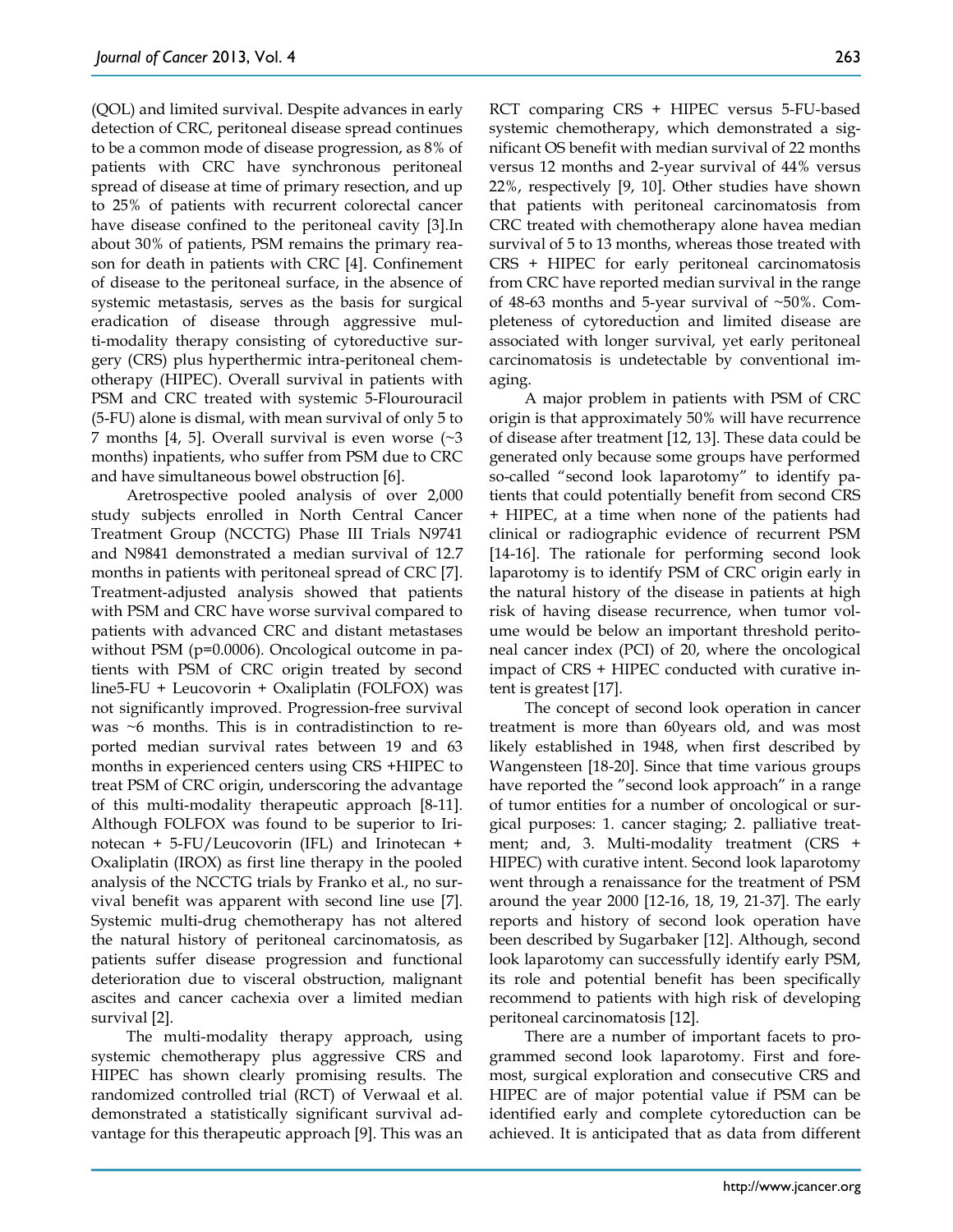centers of excellence investigating second laparotomy accumulates important insights will be gained, particularly defining an optimal time point following operation for the primary CRC when a second laparotomy should be performed. Importantly, clinical and pathological parameters, and biomarkers will be identified that inform risk prediction models and clinical decision support tools to individualize risk stratification and treatment intervention. This precision medicine approach will in turn contribute to the development of novel targeted diagnostic and therapeutic approaches in the future.

# **Evidence, rationale and suggested guidelines for 2nd look laparotomy**

Historical data suggests that patients presenting with perforated primary tumor, bleeding or obstructing lesions requiring emergent surgical intervention, those with regional nodal metastases, synchronous peritoneal carcinomatosis, and/or ovarian metastasesare at high risk of subsequent peritoneal carcinomatosis [12]. Esquivel and Sugarbaker investigated studied patients with PSM of appendiceal origin during a 12-year period [14]. Of 321 patients, 98 (31%) underwent a second-look procedure (laparotomy, and CRS + HIPEC when indicated). The overall 5-year survival rate in the 98/321patients was 74% compared to 68% in 223/321 patients. These data suggest that there is a sub-population of patients that can benefit from second look laparotomy and CRS + HIPEC. Those patients, who presented with symptomatic bowel obstruction or had a high peritoneal surface tumor burden, however, had significantly worse survival. As patients with large tumor burden (PCI >20) have questionable benefit from CRS + HIPEC, the role of second look operation following cytoreduction in these patients with high-volume disease is questionable [17].

In the study from France by Elias et al., 29 patients without clinical or radiographic evidence of PSM recurrence underwent second look operation 13 months after resection of the primary colon cancer [23]. More than  $50\%$  (16/29) of these patients had gross morphological evidence of PSM recurrence during second look laparotomy, corresponding to 10 patients with initial peritoneal carcinomatosis, three patients with synchronous ovarian metastases, and three patients with a perforated primary tumor. Eight out of these 16 patients (50%) that underwent second look laparotomy remained disease-free, four had PSM relapse (25%) and four (25%)developed isolated visceral metastases after a median post-second look follow-up of 27 months. This study emphasizes the fact that PSM in CRC patients often does not have clinically- or radiographically-apparent signs until disease has reached an advanced stage with high tumor burden. Hence, the prevalence of the problem remains undefined. Importantly, at-risk patients are those having synchronous macroscopic PSM, synchronous ovarian metastases and perforated primary tumor. The French group published recently their experience with 41 patients over a 10-year time-period with a median follow up of 30 months [15] replicating their initial published results.

Maggiori et al. investigated 41 patients with PSM of CRC origin that underwent second look operation, who had no clinical or radiographic signs of peritoneal surface disease recurrence at the time of second look. Fifty-six percent (23/41) of the asymptomatic patients with negative diagnostic imaging were found to have peritoneal surface malignancy which was treated with CRS + HIPEC at time of second look laparotomy, and 18 (44%) underwent complete cytoreduction [16]. The reported Grade 3/4 morbidity rate was 9.7% with a 5-year overall survival rate of 90%, and a 5-year disease-free survival rate of 44%. Peritoneal recurrences occurred in 6 of the 23 (26%) found to have PSM at second look laparotomy and treated with CRS+HIPEC, and in one of 18 (6%) patients who had no evidence of PSM at time of second look exploration. This study emphasizes the fact that over 50% of at-risk patients with treated primary CRC will have gross manifestations of PSM at time of second look laparotomy, and that surgical intervention with CRS + HIPEC is associated with favorable oncological outcomes.

Sugarbaker emphasized clinical parameters that may support surgical decision making in at-risk patients and published suggested guidelines for second look laparotomy and CRS + HIPEC with curative intent [12, 13]. To that end, he pointed out that the major focus must be complete cytoreduction (R0 resection, CC-0/1resection). He further argued that the limited extent of peritoneal surface tumor burden found at time of second look laparotomy increases likelihood of complete resection of grossly apparent disease, and optimizes the chances of favorably impacting prognosis. Patients considered to be at high-risk of having PSM at second look laparotomy are those: 1. presenting with perforated primary CRC, or primary tumors causing bleeding or obstruction necessitating emergent surgical intervention; 2: with regional nodal metastases; 3. with synchronous peritoneal carcinomatosis; and/or, 4. with ovarian metastases.

# **Timing of second look laparotomy**

The aggressive approach of a so-called "programmed" second look operation is thought to be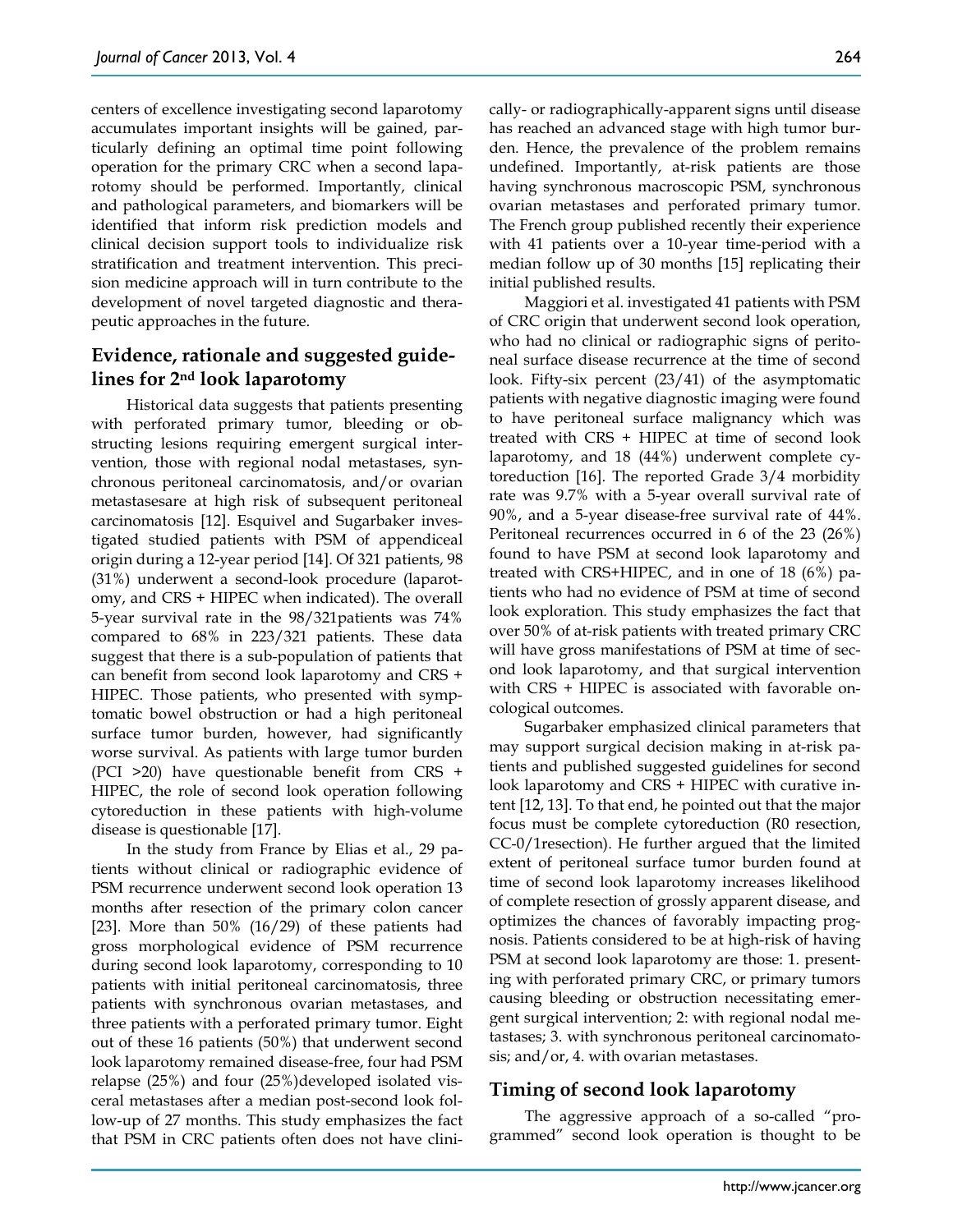most clinically relevant in selected at-risk patients at a time when peritoneal tumor burden is low. The optimal timing of second look laparotomy following incident operation for the primary tumor remains to be defined. What we know thus far is that approximately 50% of patients at-risk for PSM will have PSM identified at time of second look laparotomy performed within approximately a year of primary operation [14, 16, 23]. This preliminary data based on incidence and extent of PSM at time of second exploration suggest that the preferred time point for performing second look laparotomy may be between 6 - 12 months of primary operation. In 2010 the NCI initiated a RCT (NCT01095523) for second look laparotomy to address the question: Does mandatory second look laparotomy with CRS + HIPEC prolong overall survival compared to the standard of care in patients who are at high risk for developing peritoneal carcinomatosis from CRC? [32]

# **High risk factors, which may be responsible for early recurrence**

A number of risk factors have been identified that are associated with early recurrence of PSM in CRC. Positive peritoneal cytology, visible evidence of peritoneal carcinomatosis at time of initial operation, perforated primary tumor, and synchronous ovarian metastasis are among these risk factors. In addition, emergently treated bleeding or obstructed primary tumors or mucinous T3 stage or T4 stage tumors with adjacent organ involvement, as well as margin positive resection are high risk factors, which may be responsible for early recurrence of PSM of CRC origin [12].

Careful patient selection is an important component in the decision making process for second look laparotomy. Medical co-morbidities (heart, lung, kidney, low performance status), poor nutritional status, 3 or more liver metastases are relative contraindications for second look laparotomy. A recent study, however, suggested that morbidity is not significantly increased when performing hepatobiliary surgery during CRS and HIPEC [38]. Potential contraindications depending on severity of presentation include obesity, and acute abdomen with ileus [3]. Bucci et al. stated in 1994 that the serum tumor marker CEA (carcinoembryonic antigen) -directed second-look surgery is not a reliable or cost-effective approach [22]. An elevated serum CEA today prompts cross sectional and functional diagnostic imaging, which as discussed previously, is typically unrevealing for PSM of CRC origin. The above studies provide an evidence basis to forego imaging and proceed straight to second look surgery inpatients at

265

high risk for PSM due to CRC.

Other factors that should be considered in selecting patients for second look laparotomy include tumor differentiation, and subtype (e.g. signet ring cell histology), synchronous versus metachronous PSM. It is well established that signet ring cell adenocarcinoma is a virulent form of gastrointestinal malignancy that is associated with a dismal prognosis; second look operation in patients with this tumor subtype is unlikely to be of significant benefit. Therefore, it is useful to determine the histopathological subtype of tumor in high risk patients by use of a precise immunohistochemical (IHC) approach [39]. A locally advanced primary tumor stage category reflects depth of tumor invasion with high likelihood of lymphatic dissemination, and it has been shown previously that more advanced T-stage primary tumors such as Stage II and III T-4 tumors have 25% incidence of peritoneal spread as the only metastatic site of disease [40]. The Tumor-Node-Metastasis (TNM) staging classification is an evolving document based on advances in evidence-based medicine. In the future other disease-specific aspects may be taken into account as well; for example, recent morphometric analysis revealed that the peritoneal elastic lamina was a useful marker of level of tumor invasion, and powerful indicator of prognosis in CRC [41]. Interestingly it has been demonstrated that the angiogenic phenotype may differ between intestinal and diffuse type gastric cancer [42-44]. Translating these data to CRC signet ring cell adenocarcinoma, mucinous adenocarcinoma and perhaps metastatic phenotype may also be of value in risk stratification for PSM.

Lymphatic as well as vascular invasion and peri-neural infiltration are clinically relevant parameters amongst the various types of gastrointestinal cancers in terms of tumor biology and prognosis. The risk benefit ratio for second look operation in a patient with extensive lymphovascular invasion histopathologically would not favor this approach based on the low likelihood of benefit. Tumor heterogeneity remains a complex phenomenon that pertains to the primary tumor as well as the individual patient with advanced disease given the observed genotypic heterogeneity evident between the primary tumor and different metastatic sites [45].

Malignant ascites as a manifestation of peritoneal carcinomatosis is an adverse prognostic indicator. Sangisetty et al. recently showed that although patients with PSM and ascites may not be cured by a multi-modality approach, these patients may derive palliative benefit from laparoscopic heated intra-peritoneal chemotherapy [46]; randomized trials are not available and are needed [47]. The role of lap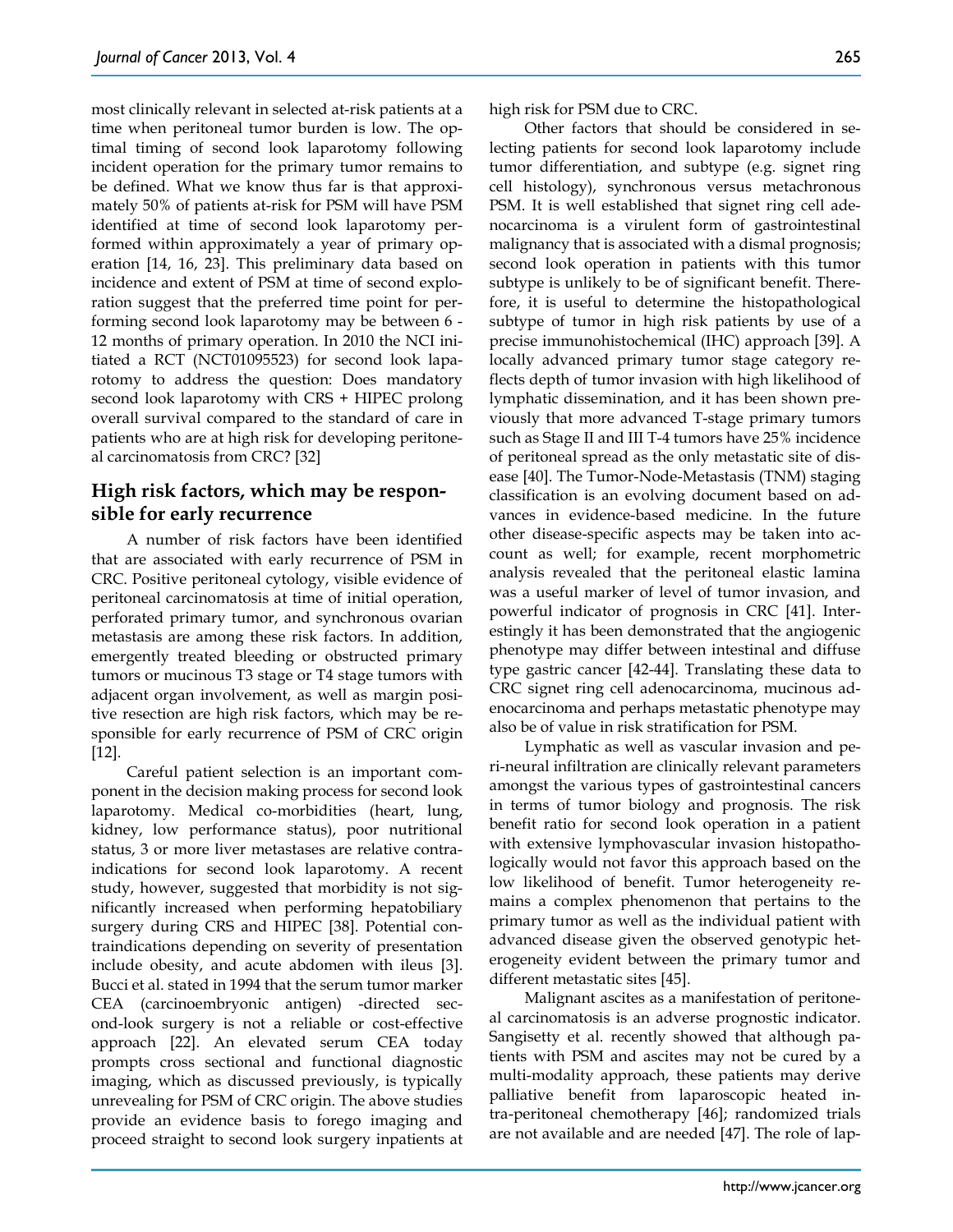aroscopic second look operation is unclear.

Multi-modality treatment approaches in both the neoadjuvant and adjuvant setting is an important part of the clinical pathway in gastrointestinal malignancy. Defining the value of adding systemic therapy after CRS + HIPEC, particularly after performing a second look laparotomy is an oncological challenge. Another goal of the future will be the assessment of treatment response, specifically selecting patients for multi-modality therapy based on reliable indicators of tumor biology [48]. However, careful consideration ought to be given to the fact that 35 years after the (only) experiment, which lead to the World Health Organization classification of tumor response to treatment, no additional studies have been conducted or proposed [49].

Targeted therapy directed by tumor specific testing at either the gene or protein expression is another basis for 'next generation' or precision cancer therapy. Despite rapid advances in our understanding of targeted therapy for GI cancers, the durable impact on cancer survival has been marginal overall. Targeted anti-angiogenic therapy, for instance, can also have unpredictable results and be a 'double-edged sword' for while vascular endothelial growth factor (VEGF) inhibitors reduce primary tumor growth, they may simultaneously promote tumor growth and metastatic spread through other mechanisms [50-52].

Intra-abdominal surgery leads to post-operative adhesions. The nature, extent, and functional impact of adhesions are highly variable. Minimal residual disease may reside within these adhesions; therefore, complete adhesiolysis is imperative during any kind of second look cancer operation and CRS + HIPEC with curative intent. The fact that tumor cells become sequestered in avascular intra-peritoneal adhesions explains partly the resistance to, and ineffectiveness of systemic chemotherapy alone for peritoneal carcinomatosis.

The presence of an anatomic barrier, the peritoneal-plasma partition, has enabled administration of high local concentrations of chemotherapy at the peritoneal surface, far in excess of systemically administered agents when drug delivery is intra-peritoneal as opposed to intravenous. High molecular weight agents such as Mitomycin C (334 Da), and Oxaliplatin (397 Da), for example, have favorable pharmacokinetic profiles (AUC, peritoneal fluid relative to plasma: Mitomycin C, 75:1; Oxaliplatin, 25:1) permitting dose-dense intra-peritoneal therapy over prolonged periods with rapid tissue concentration (in residual tumor deposits and peritoneum), but limited systemic absorption or toxicity. This particular therapeutic approach addresses the problem of systemic chemotherapy resistance and, with its reduced systemic toxicity, provides distinct pharmacological advantage over systemic drug delivery. This makes completeness of cytoreduction imperative, which is conducted with the intent to eradicate macroscopic deposits of tumor and optimize the efficacy of hyperthermic chemotherapy in obliterating minimal residual disease. Optimal therapeutic synergy is achieved when intra-peritoneal heated chemotherapy is administered immediately following maximal cytoreduction, thereby minimizing trapping of viable peritoneal tumors cells in fibrin and post-operative adhesions, and maximizing kill of tumor cells shed during resection. Adhesions are lysed during cytoreduction to facilitate uniform distribution of heated chemotherapeutic perfusate, maximize direct contact of drug with residual peritoneal tumor cells, and harness the advantage of "thermo-chemotherapeutic" anti-tumor synergism.

Bristow et al. showed that using a hyaluronate-carboxymethylcellulose (HA-CMC) barrier for prevention of pelvic adhesion formation in women undergoing primary cytoreductive surgery with radical oophorectomy for locally advanced epithelial cancer is associated with a significant reduction in the extent and density of pelvic adhesion [53]. It might also be possible that, in the future, a patient who undergoes primary resection of a colon cancer and is found to have high-risk features, such as local PSM, that the operation is completed, HA-CMC applied to the viscera prior to abdominal closure, and the patient subsequently referred to a center of excellence in PSM for subsequent second look operation and cytoreductive surgery + HIPEC.

#### **New diagnostic and therapeutic options**

Knowles and Wu recently published a provocative report stating that Immuno-positron emission tomography (Immuno-PET) might provide a non-invasive approach, for obtaining target-specific information useful for titrating doses of radioimmunotherapy, for patient risk stratification and selection of targeted therapies, evaluation of therapeutic response, and for predicting adverse treatment effects [54]. Clinical implementation of Immuno-PET may indeed advance precision medicine. A validated gene expression signature that may predict recurrence in patients with early stage CRC was recently described [55].Levine et al. compared genetic profiles of patients with peritoneal metastases from colorectal and appendiceal primaries [56]. Efforts such as these and next generation sequencing of human tumor specimens may become an integral part of precision medicine, specifically clinical decision support systems that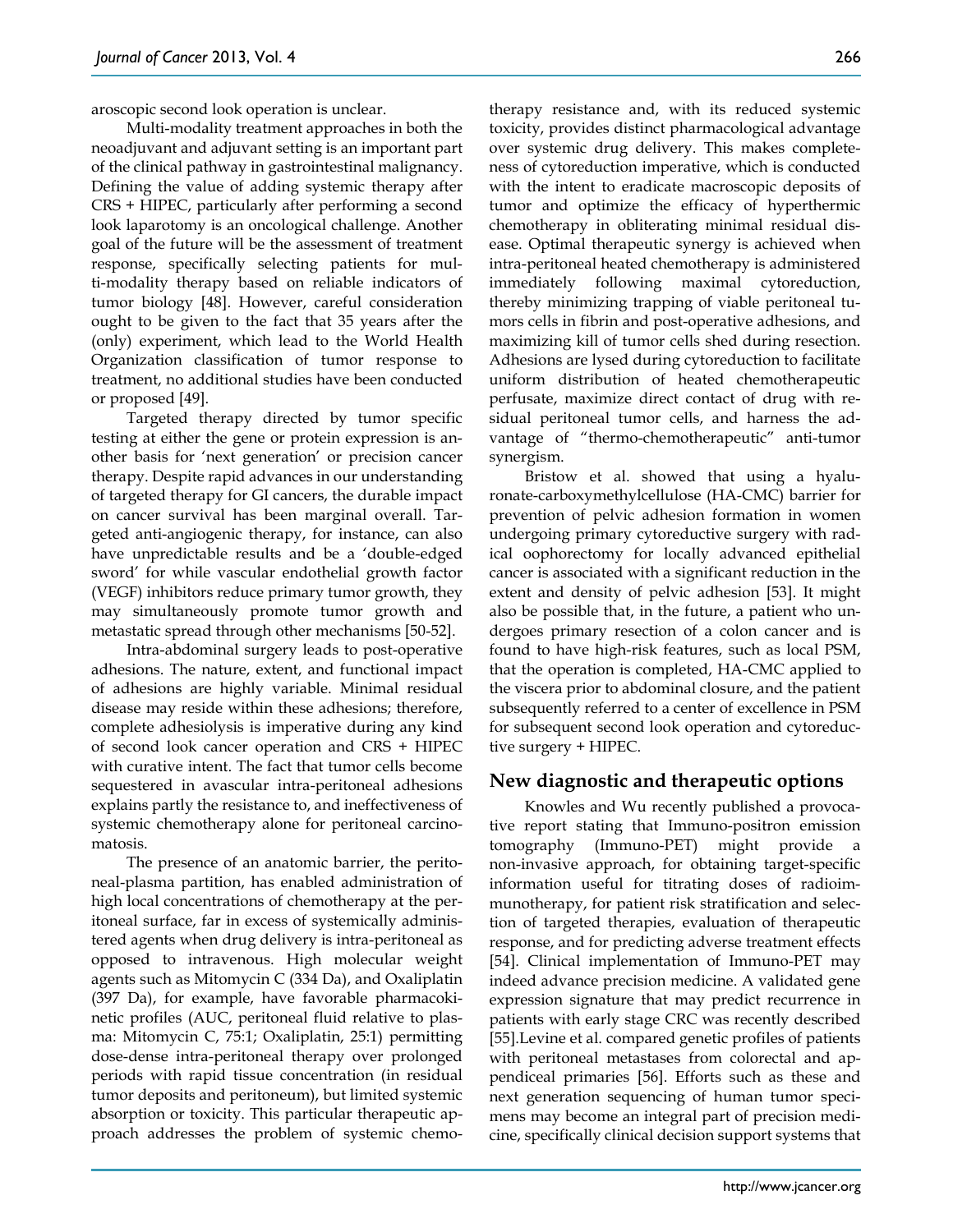may risk stratify patients and individualize application of second look laparotomy and CRS + HIPEC as well as yield agent specific predictions of targeted systemic therapy response.

#### **Conclusions and future aspects**

Approximately 50% of patients who develop PSM from CRC may have curative multi-modality treatment including complete resection of all grossly apparent disease. Studies of patient with high-risk clinical and pathological features undergoing second look laparotomy have an incidence of PSM exceeding 50% following resection of the primary tumor. Unfortunately PSM cannot be detected pre-operatively in asymptomatic patients, as current diagnostic tests and/or standard imaging platforms lack sufficient sensitivity [2]. Factors identifying patients at high risk for peritoneal dissemination of CRC have been described and treatment guidelines suggested by Sugarbaker and the French Group [12, 23].Patients undergoing complete CRS + HIPEC (R0-resection)have a 2-year survival of up to 60%. Cytoreductive surgery, HIPEC and systemic chemotherapy are not competitive therapies - a fact emphasized in France based on broad a multi-modality therapeutic paradigm incorporated into the French Guidelines [23]. In Germany it will be integrated in to the treatment Guidelines as a therapeutic option in 2012. Patient selection is key to maximizing oncological benefit over aggregate risk of multiple treatment modalities (CRS + HIPEC + systemic therapy). Clinical decision support systems based on specific clinical, pathological, biomarker and patient data will ultimately facilitate risk stratification, further enable patient selection for second look laparotomy and individualize multi-modality therapy in patients with PSM in CRC. [57]

Combining different methodological approaches in the future will also be of great value. Immuno-PET antibody-based imaging will make possible detection of cell surface tumor biomarkers [54] and enhance the accuracy of multi-modality treatment response assessment. This diagnostic imaging platform will provide detailed determination of minimal residual disease as well as sub-clinical recurrence in patients with PSM CRC and fulfill an unmet need in functional diagnostic imaging. Novel diagnostic imaging platforms coupled with clinical decision support tools will make precision medicine possible for patients with PSM of CRC origin. This will efficiently and effectively direct efforts incorporating systematic second look surgery to maximize therapeutic benefit inpatients at risk for PSM, or in those asymptomatic patients with early PSM from CRC [26].

We suggest using an effective and comprehensible algorithm in treating patients suffering from primary colorectal carcinoma (Figure 1) as well as secondary colorectal carcinoma patients or those who had been selected already for 2nd look operation (Figure 2).



**Figure 1**: CRC - PRIMARY DIAGNOSIS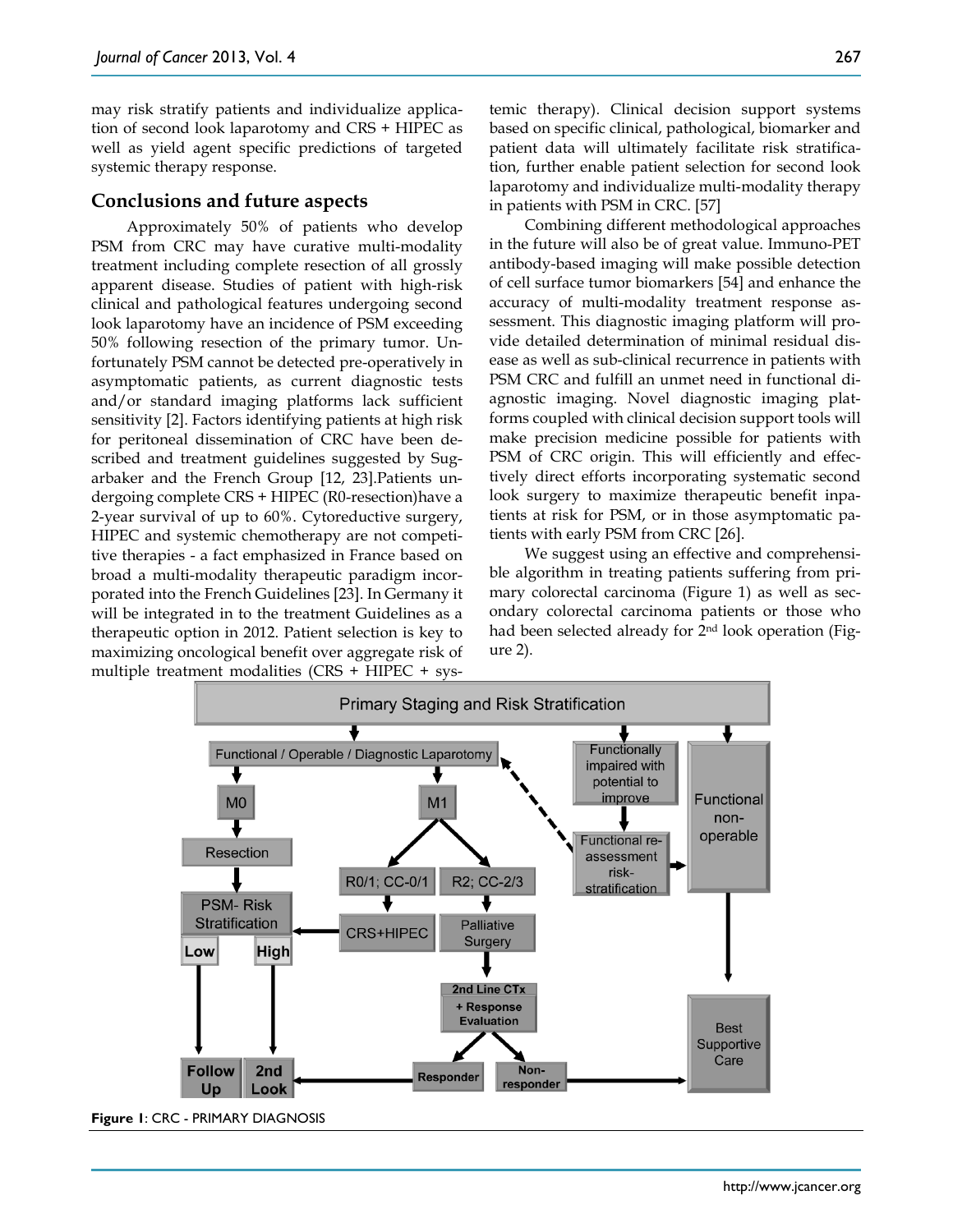

**Figure 2**: Resected CRC / Considered for 2nd Look in High Risk for PSM

### **Abbreviations**

PSM: Peritoneal Surface Malignancy CEA: carcinoembryonic antigen CRC: Colorectal Cancer CRS: Cytoreductive Surgery 5-FU: 5-Flourouracil FOLFOX: 5-FU + Leucovorin + Oxaliplatin HA-CMC: Hyaluronate-carboxymethylcellulose HIPEC: Heated intra-peritoneal chemotherapy IFL: Irinotecan + 5-FU/Leucovorin IROX: Irinotecan + Oxaliplatin NCCTG: North Central Cancer Treatment Group PCI: Peritoneal Cancer Index QOL: Quality of Life RCT: Randomized Controlled Trial VEGF: Vascular Endothelial Growth Factor

# **Competing Interests**

The authors have declared that no competing interest exists.

## **References**

- Jemal A., et al. Cancer statistics, 2008. CA Cancer J Clin, 2008. 58(2): 71-96
- 2. Itzhak A, Brücher BLDM, Nissan A, Stojadinovic A: Randomized clinical trials for colorectal cancer peritoneal surface malignancy. Surg Clin North Am 2012; 21(4): 665-688.
- 3. Brücher BL, Piso P, Verwaal V, Esquivel J, Derraco M, Yonemura Y, Gonzalez-Moreno S, Pelz J, Konigsriner A, Ströhlein M, Levine EA, Morris D, Bartlett D, Glehen O, Garofalo A, Nissan A. Peritoneal carci-

nomatosis: cytoreductive surgery and HIPEC--overview and basics. Cancer Invest. 2012 Mar; 30(3):209-24.

- Jayne DG, Fook S, Loi C, Seow-Choen F: Peritoneal carcinomatosis from colorectal cancer. Br J Surgery 2002; 89(12):1545-50.
- 5. Chu DZ, Lang NP, Thompson C, et al. Pertoneal carcinomatosis in non gynecological malignancy: A prospective study of prognostic factors. Cancer 1989; 63: 364-36.
- 6. Blair SL, Chu DZ, Schwarz RE: Outcome of palliative operations for malignant bowel obstruction in patients with peritoneal carcinomatosis from nongynecological cancer. Ann Surg Oncol 2001; 8: 632-637.
- 7. Franko J, Shi Q, Goldman CD, Pockaj BA, Nelson GD, Goldberg RM, Pitot HC, Grothey A, Alberts SR, Sargent DJ: Treatment of colorectal peritoneal carcinomatpsis with systemic chemotherapy: a pooled analysis of North Central Cancer Treatment Group Phase III Trials N971 and N9841. J Clin Oncol 2012; 30: 263-276.
- 8. Verwaal V, Ruth S, Bree E, et al: Randomized trial of cytoreduction and hyperthermicintraperitoneal chemotherapy versus systemic chemotherapy and palliative surgery in patients with peritoneal carcinomatosis of colorectal cancer. J Clin Oncol 2003; 21:3737-3743.
- 9. Verwaal VJ, van Ruth S, Witkamp A, Boot H, van Slooten G, Zoetmulder FA: Long-term survival of peritoneal carcinomatosis of colorectal origin. Ann Surg Oncol. 2005 Jan; 12(1):65-71.
- 10. Elias D, GIlly F, Boutitie F, et al: Peritoneal carcinomatosis treated with surgery and perioperative intraperitoneal chemotherapy: retrospective analysis of 523 patients from a multicentric French study. J Clin Oncol 2010; 28(1): 63-68.
- 11. Glehen O, Kwiatkowski F, Sugarbaker P, et al: Cytoreductive surgery combined with perioperative intraperitoneal chemotherapy for the management of peritoneal carcinomatosis from colorectal cancer: a multi-institutional study. J Clin Oncol 2004; 22(16): 3284-3.
- 12. Sugarbaker PH: Revised guidelines for second-look surgery in patients with colon and rectal cancer. Clin Transl Oncol. 2010 Sep;12(9):621-8.
- 13. Sugarbaker P: Second-look surgery for colorectal cancer: revised selection factors and new treatment options for greater success. Int J Surg Oncol. 2011;2011:915078.
- 14. Esquivel J,Sugarbaker PH: Second-look surgery in patients with peritoneal dissemination from appendiceal malignancy: analysis of prognostic factors in 98 patients. Ann Surg. 2001 Aug;234(2):198-205.
- 15. Elias D, Honoré C, Dumont F, et al: Results of systematic second-look surgery plus HIPEC in asymptomatic patients presenting a high risk of